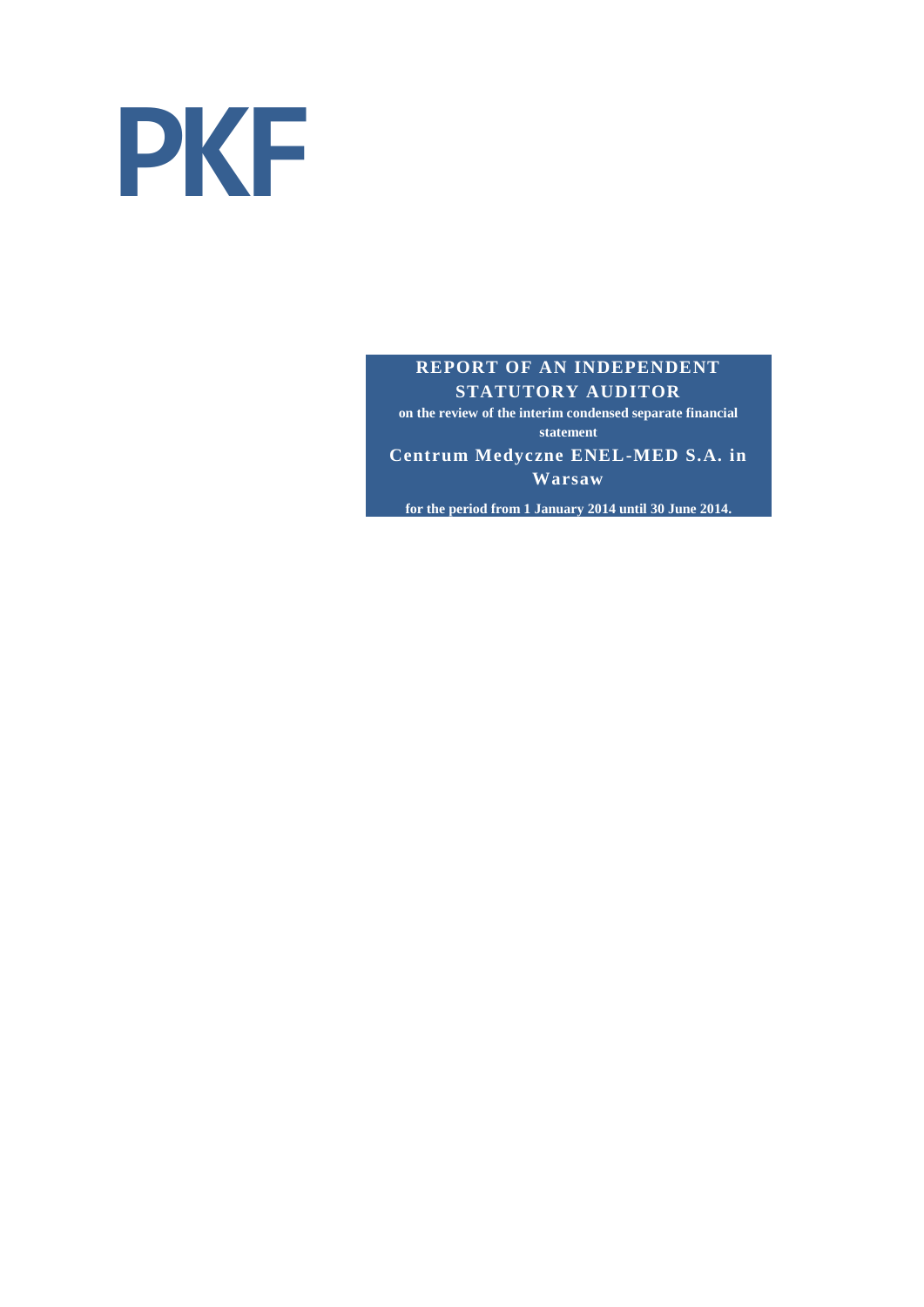

**PKF Consult Sp. z o. o. ul. Orzycka 6 lok. 1B 02 - 695 Warszawa tel.+48 (22) 560 76 50 fax. +48 (22) 560 76 63 [audyt@pkfpolska.pl](mailto:audyt@pkfpolska.pl) [www.pkfpolska.pl](http://www.pkfpolska.pl/)**

## **REPORT OF AN INDEPENDENT STATUTORY AUDITOR**

## **to the General Meeting of Shareholders of Centrum Medyczne ENEL-MED S.A. on review of interim condensed separate financial statement covering the period from 1 January 2014 until 30 June 2014.**

We have reviewed the attached interim condensed separate financial statement of Centrum Medyczne Enel-Med S.A. with registered office at ul. Słomińskiego 19 lok. 524 in Warsaw comprising: the condensed separate statement of financial condition prepared as of 30 June 2014, condensed separate profit and loss account, condensed separate statement of comprehensive income, condensed separate statement of changes in equity, condensed separate statement of cash flows for the period from 1 January 2014 until 30 June 2014 and explanatory notes.

The Management Board of Centrum Medyczne Enel-Med S.A. is responsible for the preparation and true presentation of the aforesaid interim condensed separate financial statement compiled in accordance with the requirements of the International Accounting Standards 34, Interim Financial Reporting as adopted by the European Union ("IAS 34"), as well as requirements for issuers of securities admitted or sought to be admitted to trading on an official stock-exchange listing market and other applicable laws and regulations. Based on the carried out review, our responsibility was to present a conclusion on the issue of this interim condensed separate financial statement.

We conducted our review pursuant to the regulations set forth in the Accounting Act dated as of 29 September 1994 (Journal of Laws of 2013, item 330, as amended), national auditing standards issued by the National Chamber of Statutory Auditors and in issues not governed by the national auditing standards having determined the detailed methodology of planning and conducting financial statement audits and in case of any doubts pursuant to the International Standard on Review Engagements 2410 "Review of Interim Financial Information Performed by the Independent Auditor of the Entity".

Pursuant to the standards forming the bases of the review, our procedures include the use of information obtained primarily from the management, as well as persons responsible for finances and accounting in Centrum Medyczne ENEL-MED S.A., insight into account books and applying analytical and other review procedures. The scope and method of the review is substantially different from the scope of an audit and does not enable us to obtain assurance that all significant matters might be identified as it is in case with the full scope of the audit. Therefore, based on the procedures performed we cannot express an audit opinion on the attached interim condensed separate financial statement.